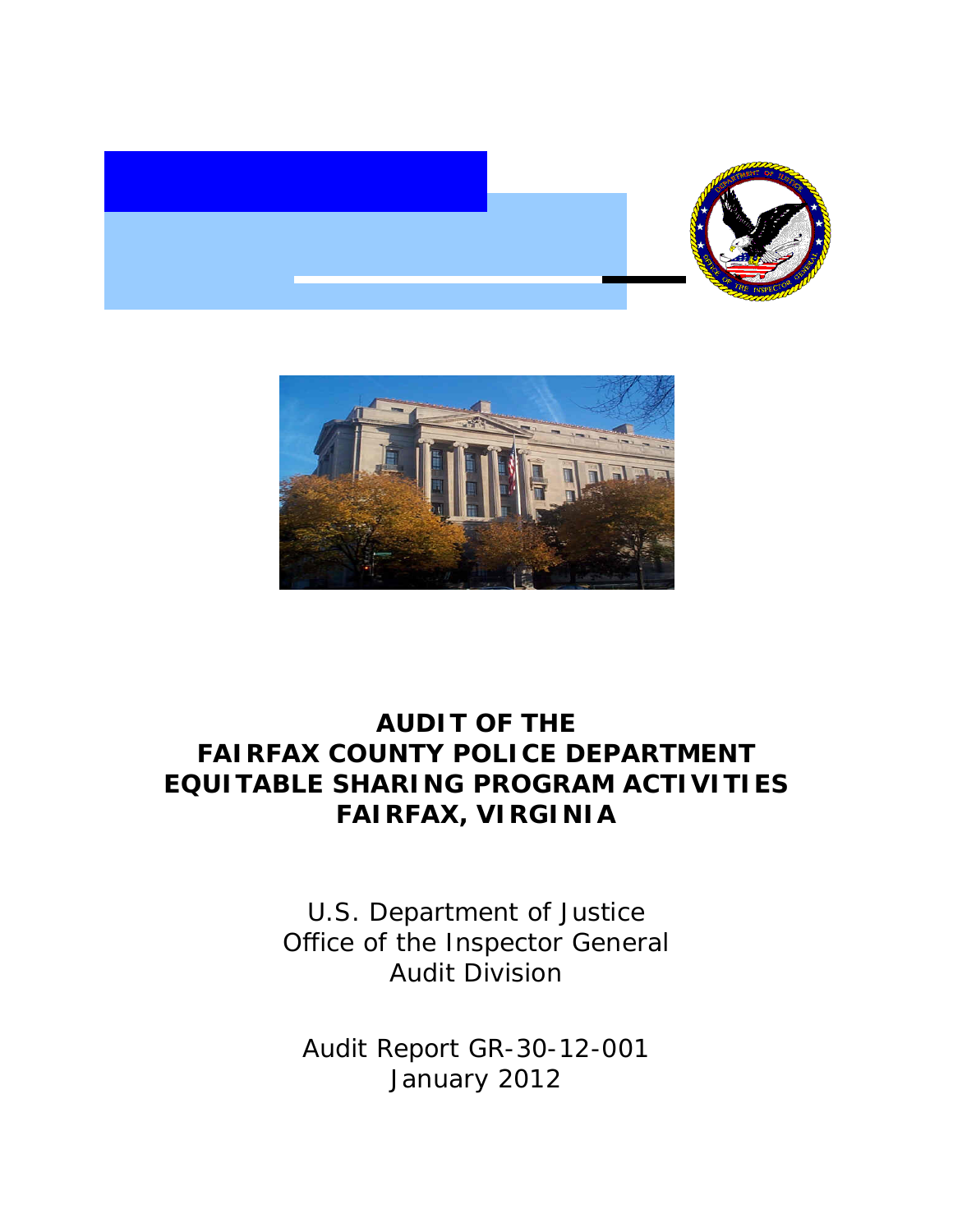## **AUDIT OF THE FAIRFAX COUNTY POLICE DEPARTMENT EQUITABLE SHARING PROGRAM ACTIVITIES FAIRFAX, VIRGINIA**

### **EXECUTIVE SUMMARY**

The purpose of the Department of Justice (DOJ) asset forfeiture program is to deter crime by depriving criminals the profits and proceeds of illegal activities while enhancing the cooperation between federal, state, and local law enforcement agencies. State and local law enforcement agencies that participate in the seizure of property and funds may receive a portion of the proceeds, or an equitable share of the forfeiture, to use for law enforcement purposes.

The DOJ Office of the Inspector General conducted an audit to assess the Fairfax County Police Department's (FCPD) tracking and use of equitable sharing funds. The audit covered FCPD fiscal years (FY) 2009 through 2010, beginning on July 1, 2008 and ending on June 30, 2010. During these 2 years, the FCPD received over \$ 1,270,000 as a participant in the DOJ equitable sharing program.

Our audit found that the FCPD complied with the DOJ guidelines on submitting equitable sharing requests and properly accounted for and used equitable sharing assets. However, our review noted that the FCPD could enhance its efforts to track equitable sharing funds by using its DAG-71 log to reconcile periodically actual receipts to outstanding sharing requests.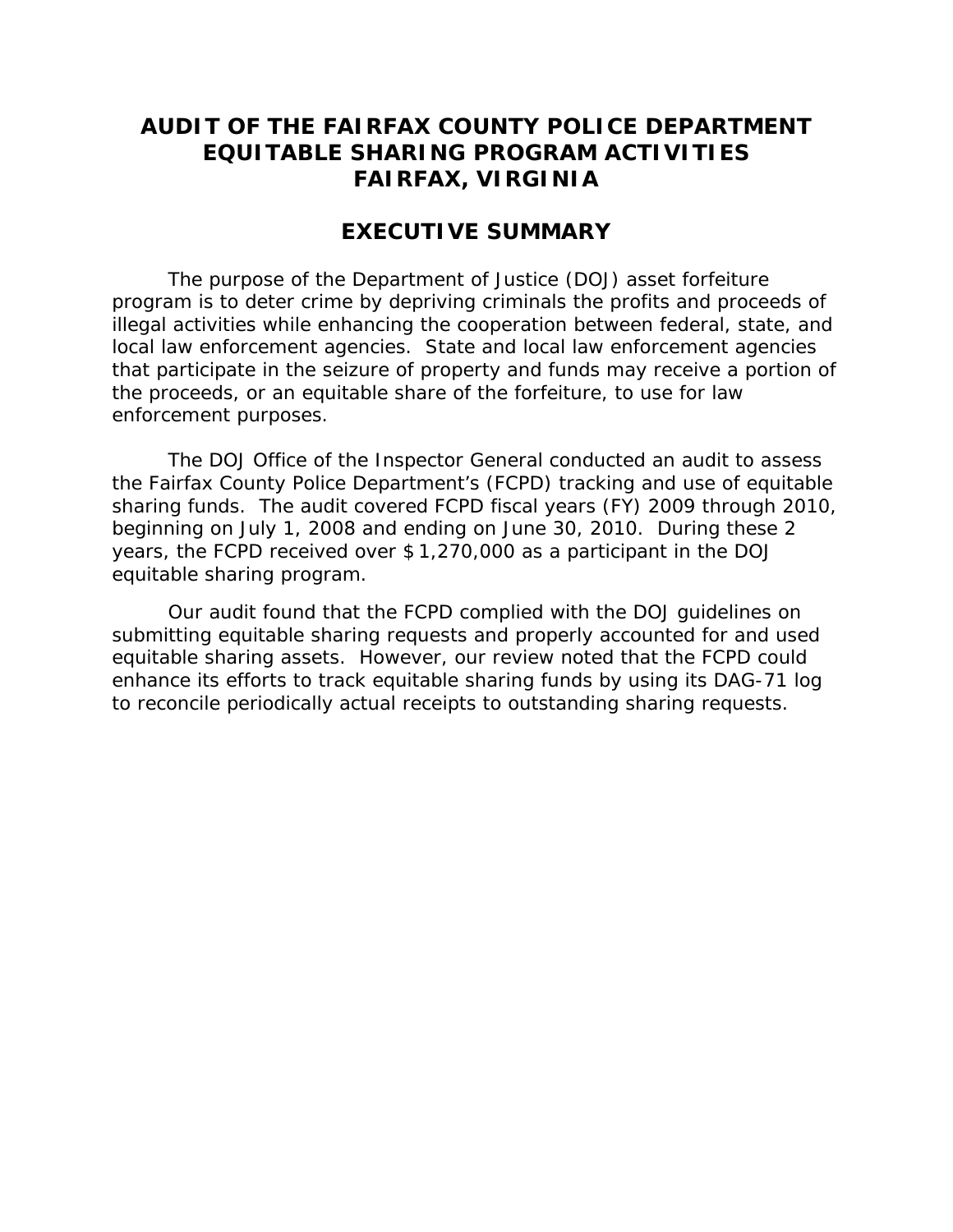## **AUDIT OF THE FAIRFAX COUNTY POLICE DEPARTMENT EQUITABLE SHARING PROGRAM ACTIVITIES FAIRFAX, VIRGINIA**

## **TABLE OF CONTENTS**

| Federal Sharing Agreements and Certification Forms3                                                      |
|----------------------------------------------------------------------------------------------------------|
| APPENDIX I - OBJECTIVE, SCOPE, AND METHODOLOGY  8                                                        |
| <b>APPENDIX II - FAIRFAX COUNTY POLICE DEPARTMENT RESPONSE</b>                                           |
| APPENDIX III - OFFICE OF THE INSPECTOR GENERAL ANALYSIS<br>AND SUMMARY OF ACTIONS NECESSARY TO CLOSE THE |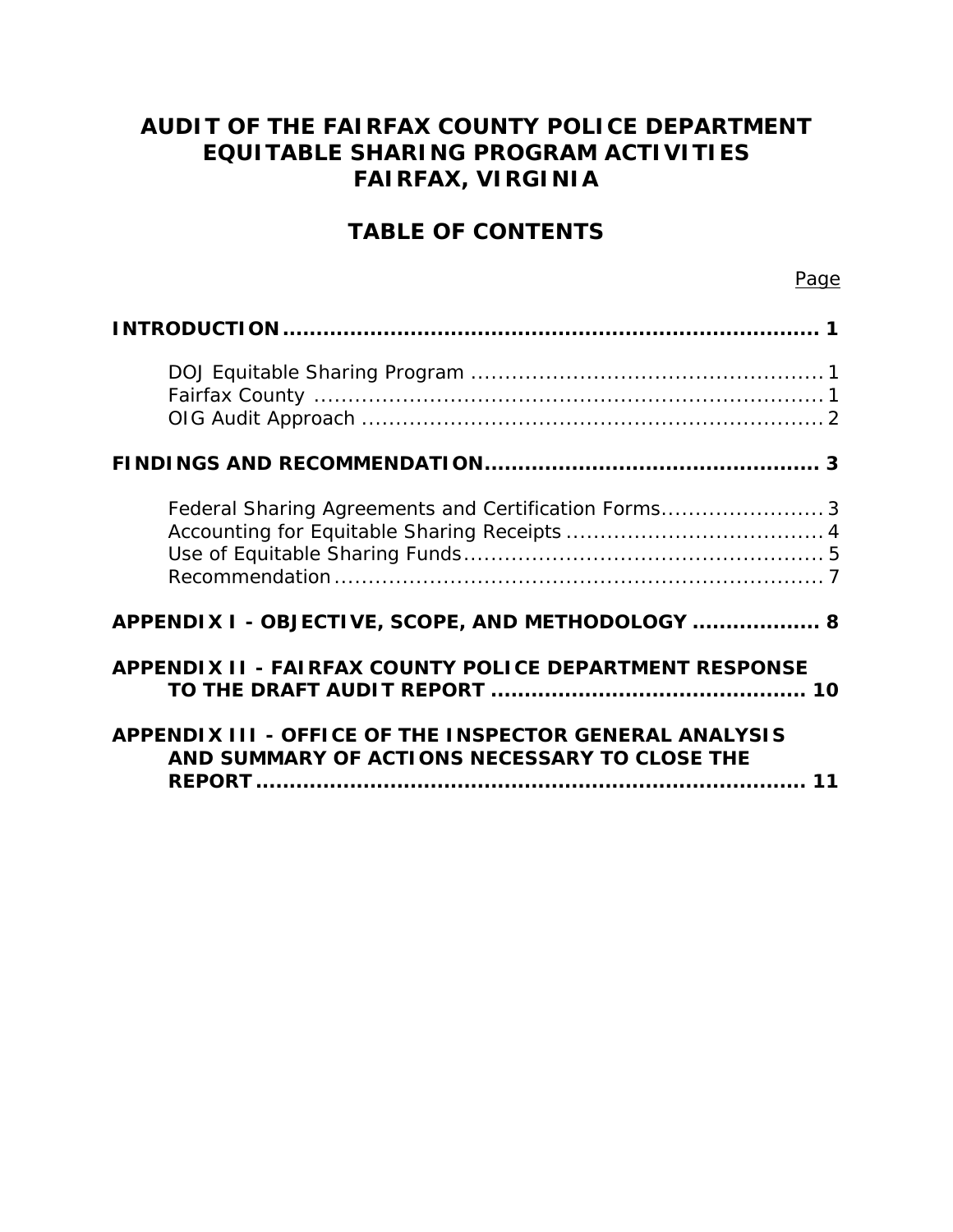### **INTRODUCTION**

<span id="page-3-0"></span>The Department of Justice (DOJ) Office of the Inspector General conducted this audit to assess the tracking and use of DOJ equitable sharing funds by the Fairfax County Police Department (FCPD), which has its headquarters in Fairfax, Virginia. The audit covered Fairfax County fiscal years (FY) 2009 through 2010, beginning on July 1, 2008 and ending on June 30, 2010. During these 2 years, the FCPD received over \$1,270,000 as a participant in the DOJ equitable sharing program.

#### **DOJ Equitable Sharing Program**

forfeiture. The DOJ Asset Forfeiture Program is a national law enforcement initiative that seeks to remove the tools of crime from criminal organizations, deprive wrongdoers of the proceeds of their crimes, and deter crime. The program fosters cooperation among federal, state, and local law enforcement agencies. State and local law enforcement agencies that directly participate in an investigation or prosecution resulting in a federal forfeiture may request an equitable share of the net proceeds of the

Three DOJ components work together to administer the equitable sharing program – the United States Marshals Service (USMS), the Justice Management Division (JMD), and the Criminal Division. The USMS is responsible for transferring asset forfeiture funds from the DOJ to the receiving state or local agency. JMD manages the Consolidated Asset Tracking System (CATS), which is used to compile asset distribution reports to track federally seized assets throughout an asset's forfeiture lifecycle. Finally, the Criminal Division's Asset Forfeiture and Money Laundering Section (AFMLS) tracks membership of state and local equitable sharing program participants, updates the equitable sharing program rules and policies, and monitors the allocation and use of these shared funds.

#### **Fairfax County**

Established in 1742, Fairfax County is located in Northern Virginia just south of Washington, D.C., and has over a million residents living across 395 square miles. The FCPD is responsible for public safety, preventing and detecting crime, enforcing the law, and protecting the rights of all citizens.

The FCPD has been a member of the DOJ Asset Forfeiture Program since 1995 and has participated in investigations led by the Federal Bureau of Investigation, the Drug Enforcement Administration, the Bureau of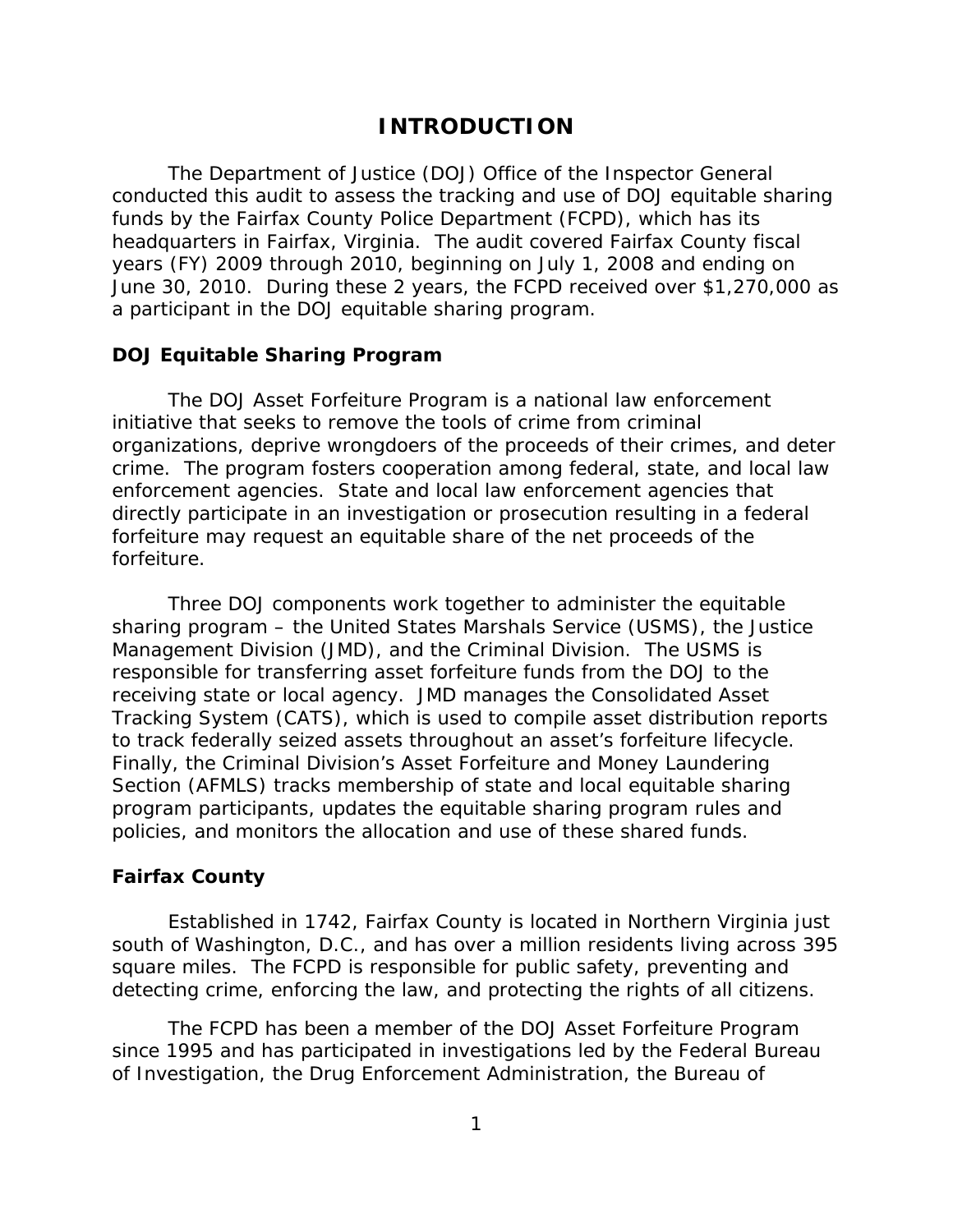<span id="page-4-0"></span>Alcohol, Tobacco, Firearms and Explosives, and the United States Postal Inspection Service.

## **OIG Audit Approach**

We tested compliance with what we considered the most important conditions of the DOJ equitable sharing program. Unless stated otherwise in this report, we applied the AFMLS *Guide to Equitable Sharing for State and Local Law Enforcement Agencies (Equitable Sharing Guide)* as our primary criteria. The Equitable Sharing Guide outlines procedures for submitting equitable sharing requests and discusses the proper use and accounting for equitable sharing assets.

To conduct the audit, we tested the FCPD's compliance with the following three aspects of the DOJ equitable sharing program:

- **Federal Sharing Agreements and Certification Forms** to determine if these documents were complete and accurate.
- **Accounting for equitable sharing receipts** to determine whether standard accounting procedures were used to track equitable sharing assets.
- **Use of equitable sharing funds** to determine if equitable sharing cash was used for law enforcement purposes.

See Appendix I for more information on our objective, scope and methodology.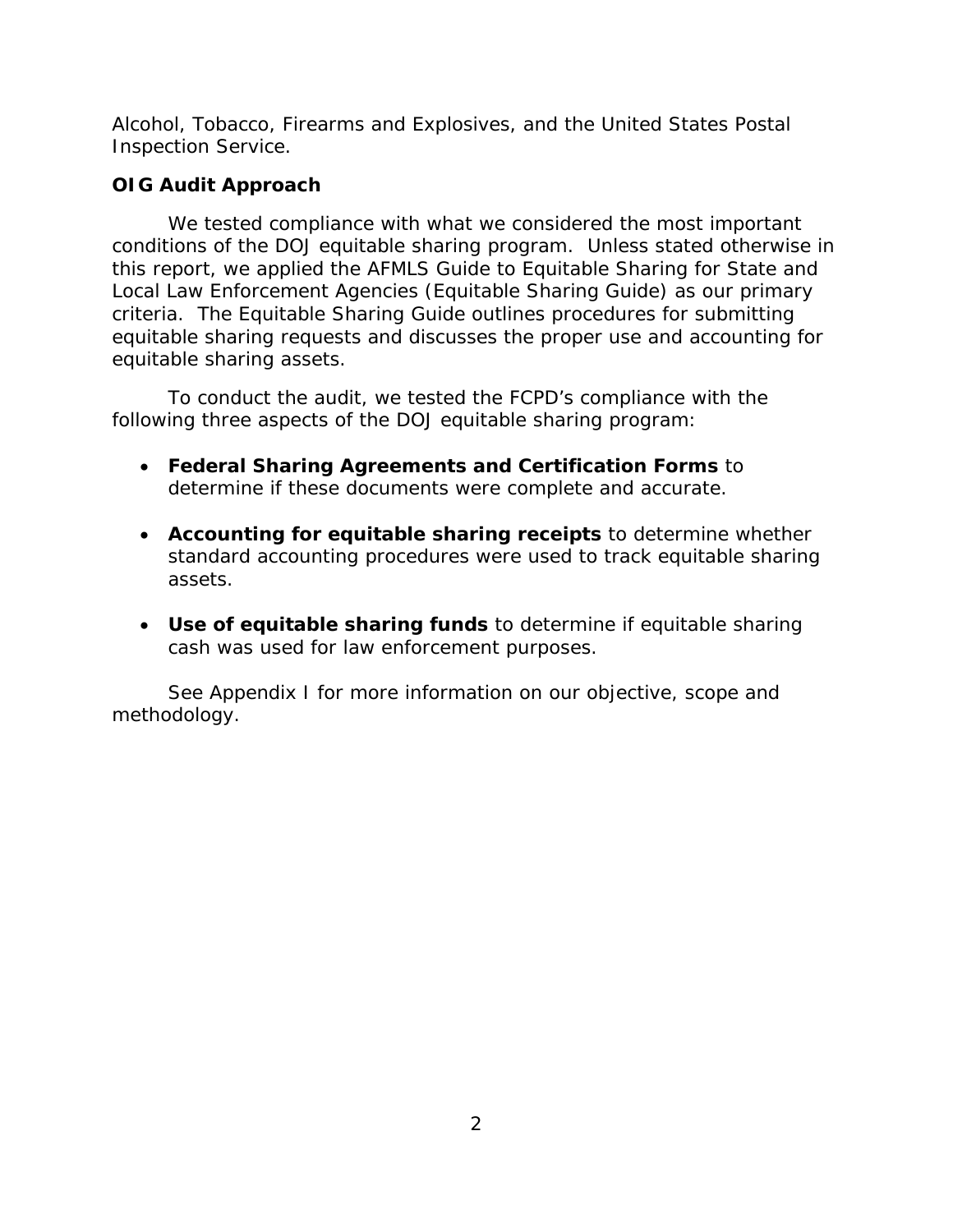## **FINDINGS AND RECOMMENDATION**

<span id="page-5-0"></span>The FCPD received over \$1,270,000 in equitable sharing funds from DOJ during the 2-year period beginning July 2008 and ending June 2010. The FCPD maintained its asset forfeiture revenues in a county-wide bank account but also kept separate accounting records for the individual receipts and expenditures relating to DOJ equitable sharing funds. We found that overall the FCPD adequately accounted for DOJ equitable sharing revenues received in this period. However the FCPD did not update its DAG-71 log to account for the receipt of these funds. We tested FCPD's use of these funds and noted that these expenditures were appropriately documented and used for law enforcement purposes. We also noted that the FCPD submitted its annual Agreement and Certification Forms in an accurate and timely manner.

#### **Federal Sharing Agreements and Certification Forms**

According to the DOJ Equitable Sharing Guide, state and local law enforcement agencies participating in the equitable sharing program must submit an agreement and certification form at the end of a participating agency's fiscal year. The form has two sections – the agreement and the certification. The agreement portion of the form must be signed by both the head of the law enforcement entity and a designated official of the local government. By signing and submitting the agreement, the signatories agree that the participating agency will follow the equitable sharing program guidelines. The certification section of the form lists the equitable sharing funds received, a summary of how the funds received were spent, and any non-cash assets received.

We obtained copies of the FCPD's certification forms for FYs 2009 and 2010 to determine whether the forms were accurate. We determined that the forms were prepared and signed by the proper FCPD officials. To assess the accuracy of the FCPD's certification forms, we verified that the total receipts and expenditures reported in FY 2009 and 2010 in FCPD's accounting records reconciled to the totals reported on the certification forms.

We also reviewed whether both agreement and certification forms were submitted on time. The DOJ Equitable Sharing Guide states that participating law enforcement agencies must submit the agreement and certification form within 60 days of the end of the applicable fiscal year.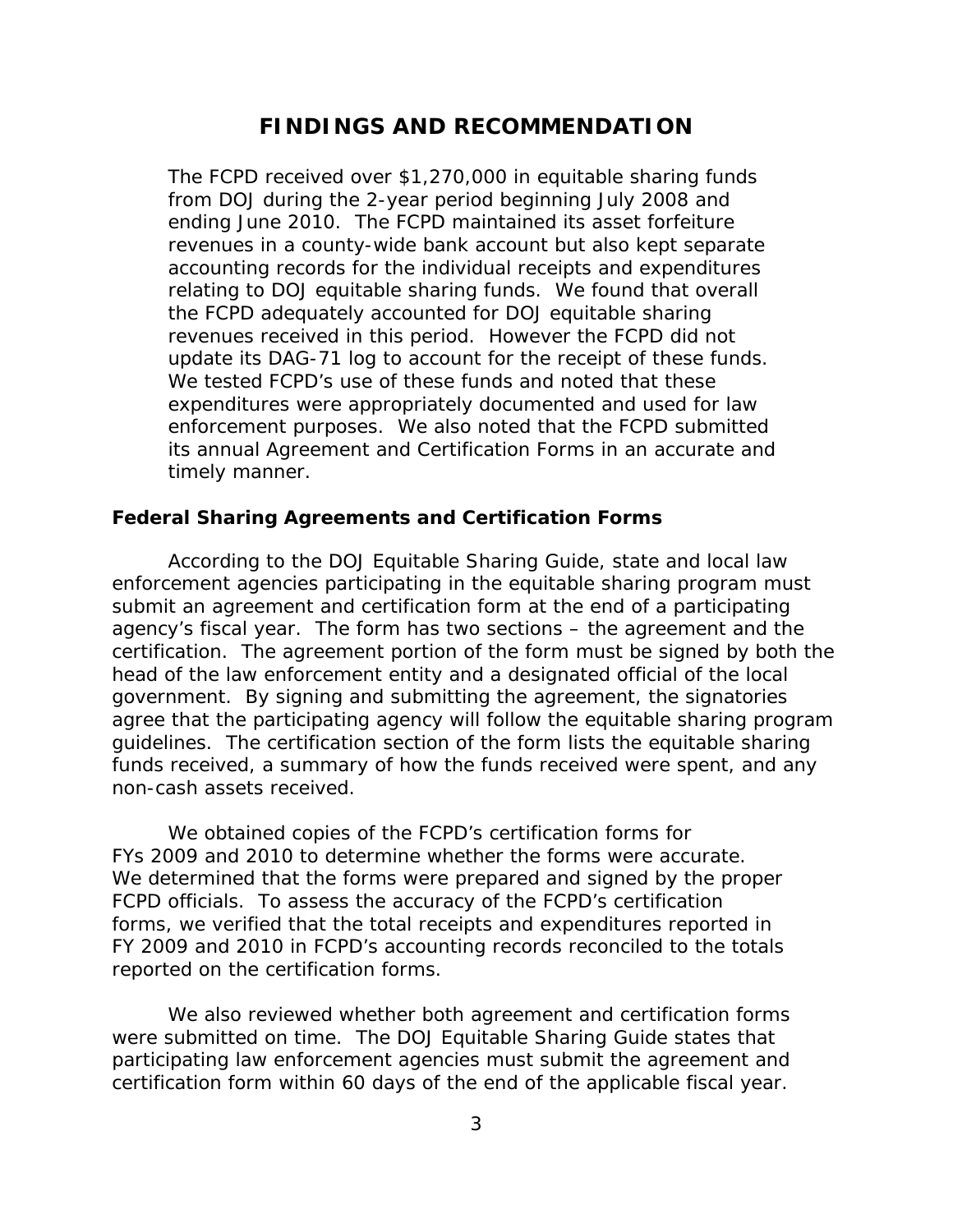Considering that the FCPD fiscal year ends on June 30, these forms were due to the DOJ by August 30. The FCPD submitted the certification forms within the 60-day requirement for both FY 2009 and FY 2010.

#### **Accounting for Equitable Sharing Receipts**

The FCPD conducts collaborative investigations with units of several different law enforcement agencies. If officers seize assets such as cash and property items during these investigations, the FCPD completes and submits a DOJ Form DAG-71 to request a percentage, or share, of the proceeds of the seized assets. DOJ compiles reports listing the payments made to each equitable sharing program participant. According to DOJ data, from FY 2009 to 2010, the FCPD recorded equitable sharing receipts totaling over \$1,270,000, as shown in Exhibit 1.

| <b>Fiscal Year</b> | <b>Equitable Sharing</b><br>Receipts (\$) |
|--------------------|-------------------------------------------|
| 2009               | 1,012,256                                 |
| 2010               | 260,300                                   |
| <b>TOTAL</b>       | \$1,272,556                               |

### **EXHIBIT 1: FCPD EQUITABLE SHARING RECEIPTS (FY 2009 TO 2010)**

Source: FCPD certification forms

The DOJ Equitable Sharing Guide requires that law enforcement agencies use standard accounting procedures and internal controls to track and account for equitable sharing receipts. Such accounting procedures include establishing a separate revenue account or code that can be used only for DOJ equitable sharing funds. The FCPD receives equitable sharing funds in the same Fairfax County bank account used to receive other federal payments. During FYs 2009 and 2010, the FCPD received equitable sharing funds in this account via electronic funds transfers (EFT) made by the USMS using E-Share.<sup>1</sup> However, because E-Share disbursements may include payments for other funds the USMS provides to Fairfax County, a DOJ EFT is not necessarily a result of shares of asset proceeds to the FCPD. Therefore, for each equitable sharing EFT, the USMS sends an automatically-generated e-mail to a designated FCPD recipient notifying that an equitable sharing payment has been made.

deposit into the state or local law enforcement agency's bank account.<br>4  $1$  E-Share is the United States Marshals Service program used to make equitable sharing payments to federal, state, and local law enforcement agencies through EFT. E-Share changes equitable sharing payments from a paper U.S. Treasury check to a direct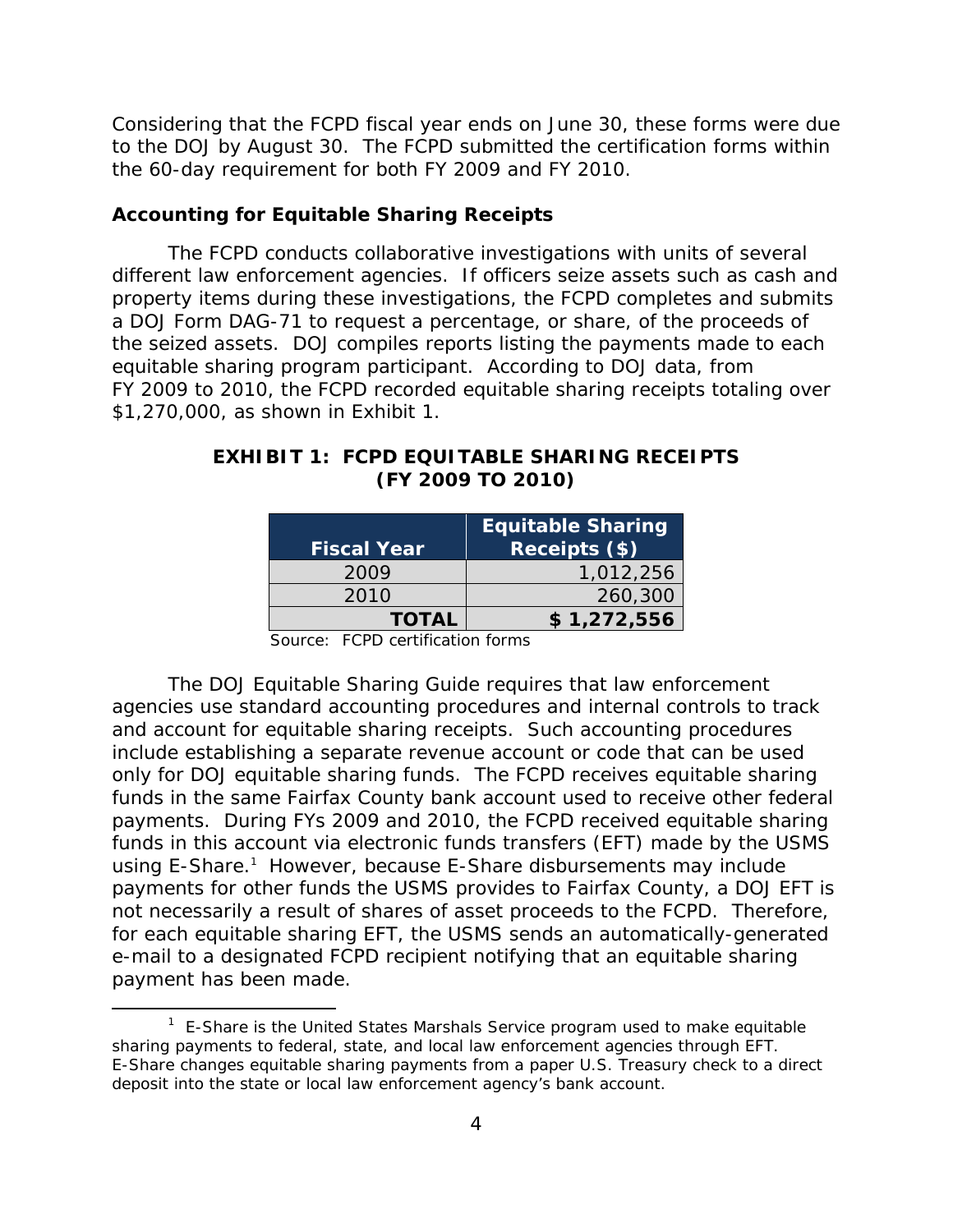<span id="page-7-0"></span>In addition to accounting for equitable sharing receipts, the DOJ Equitable Sharing Guide requires that the state or local participating law enforcement agency maintain a DAG-71 log detailing the seizure type, share amount requested, amount received, and date received. The guide also requires the log to be updated whenever an E-Share notification is received. Based upon our review of the FCPD's log as well as inquiry with FCPD staff, we found that they did not update the DAG-71 log when the FCPD received equitable sharing receipts. We did note that their accounting records reflected sharing receipts received, but the FCPD did not maintain a process to reconcile the accounting records with the DAG-71 log. Therefore, we recommend that the Criminal Division require the FCPD to use its DAG-71 log to reconcile periodically actual receipts to outstanding sharing requests.

To test the accuracy of the equitable sharing receipts for FY 2009 and FY 2010, we reconciled the total receipts recognized for each fiscal year in the FCPD's accounting system to the total equitable sharing receipts the FCPD reported on its annual agreement and certification forms. We also tested a judgmental sample of eight receipts totaling \$733,350, or more than 57 percent of the total FCPD reported receipts. We verified that the FCPD received and properly accounted for these receipts.

#### **Use of Equitable Sharing Funds**

Generally, agencies participating in the DOJ equitable sharing program should use equitable sharing funds for law enforcement purposes. As summarized by Exhibit 2, the Equitable Sharing Guide outlines the allowable and unallowable uses for equitable sharing funds.<sup>2</sup>

<sup>&</sup>lt;sup>2</sup> The DOJ Equitable Sharing Guide includes the complete list of allowable and unallowable uses for equitable sharing funds.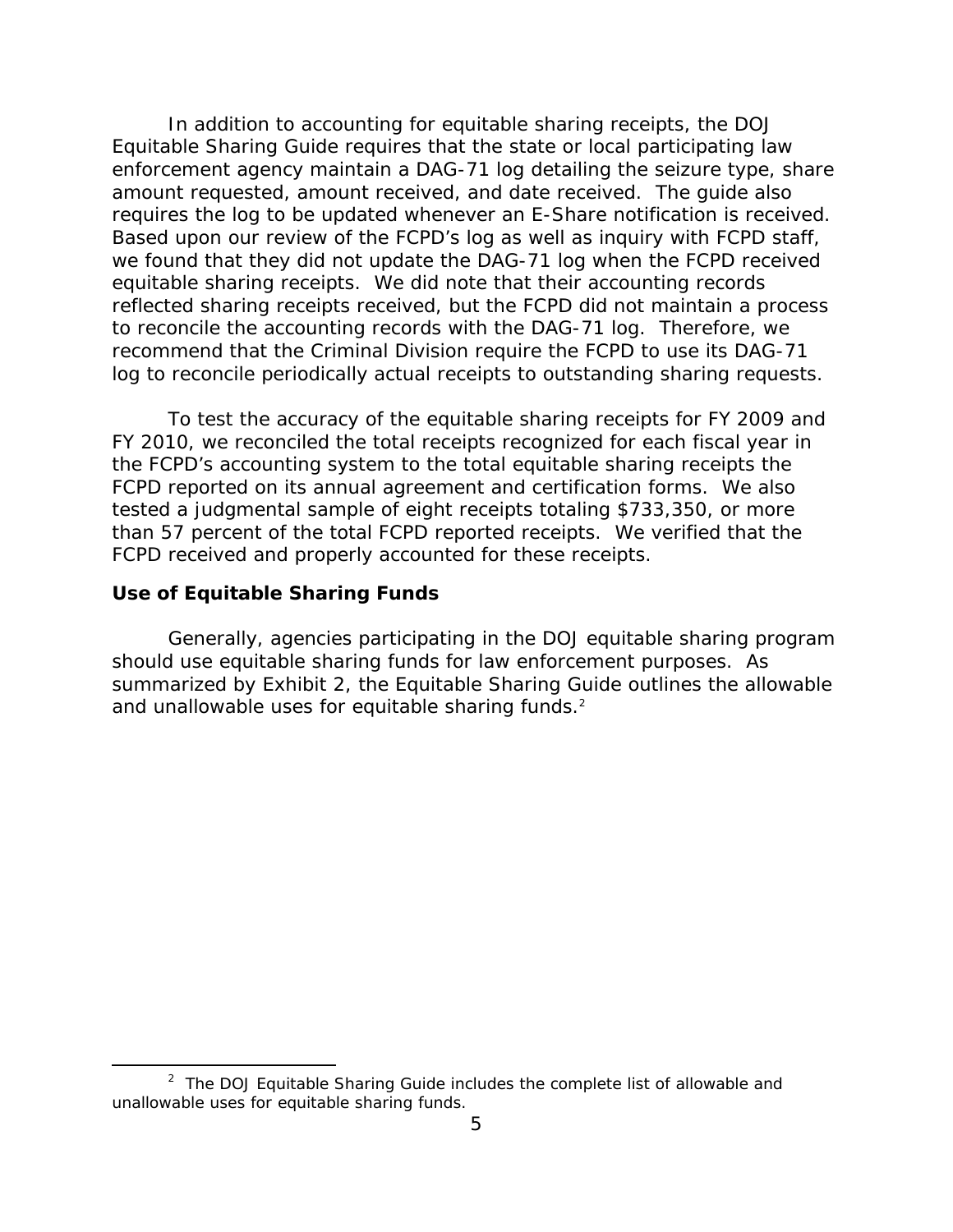### **EXHIBIT 2: SUMMARY OF ALLOWABLE AND UNALLOWABLE USES FOR EQUITABLE SHARING FUNDS**

| <b>Allowable Uses</b>                        | <b>Unallowable Uses</b>                                              |
|----------------------------------------------|----------------------------------------------------------------------|
| Law Enforcement Investigations               | <b>Extravagant Expenditures</b>                                      |
| Law Enforcement Training                     | Food and Beverages                                                   |
| Law Enforcement Equipment                    | <b>Education-Related Costs</b>                                       |
| Asset Accounting and Tracking                | Uses Contrary to the Laws of the State<br>or Local Jurisdiction      |
| Law Enforcement Awards and Memorials         | Non-Official Government Use of Shared<br>Assets                      |
| Law Enforcement Travel and<br>Transportation | Use of Forfeited Property by Non-Law<br><b>Enforcement Personnel</b> |
| Law Enforcement and Detention<br>Facilities  | Salaries and Benefits of Current Law<br><b>Enforcement Personnel</b> |

Source: DOJ Equitable Sharing Guide

The FCPD processes expenditure requests in accordance with Fairfax County procurement processes and must have the approval of both a bureau commander and the procurement office. If a requestor would like to use equitable sharing funds, a memorandum detailing the purpose for the request and an affirmation that the expenditure type is allowable is prepared by the requestor and approved by the Commander of the Organized Crimes and Narcotics Unit (OCN), Chief of Police, and the Deputy County Executive. The Commander of the OCN is responsible for ensuring the allowability of expenditures made with equitable sharing funds prior to approval.

tactical response vehicle, and firearms. For FYs 2009 to 2010 the FCPD spent a total of \$1,072,228 in equitable sharing funds. The FCPD used equitable sharing funds to purchase items such as law enforcement training equipment, investigative software, a

We judgmentally sampled 10 transactions totaling \$593,368 (or 55 percent of total FCPD equitable sharing outlays during the audit period) to assess whether these expenditures were supported and allowable under equitable sharing guidelines. The sample included primarily high-dollar purchases. We evaluated the nature and purpose of these expenditures and determined that the sampled items appeared to supplement and not supplant the FCPD's budgeted funds. All tested expenses appeared allowable and conformed with DOJ requirements.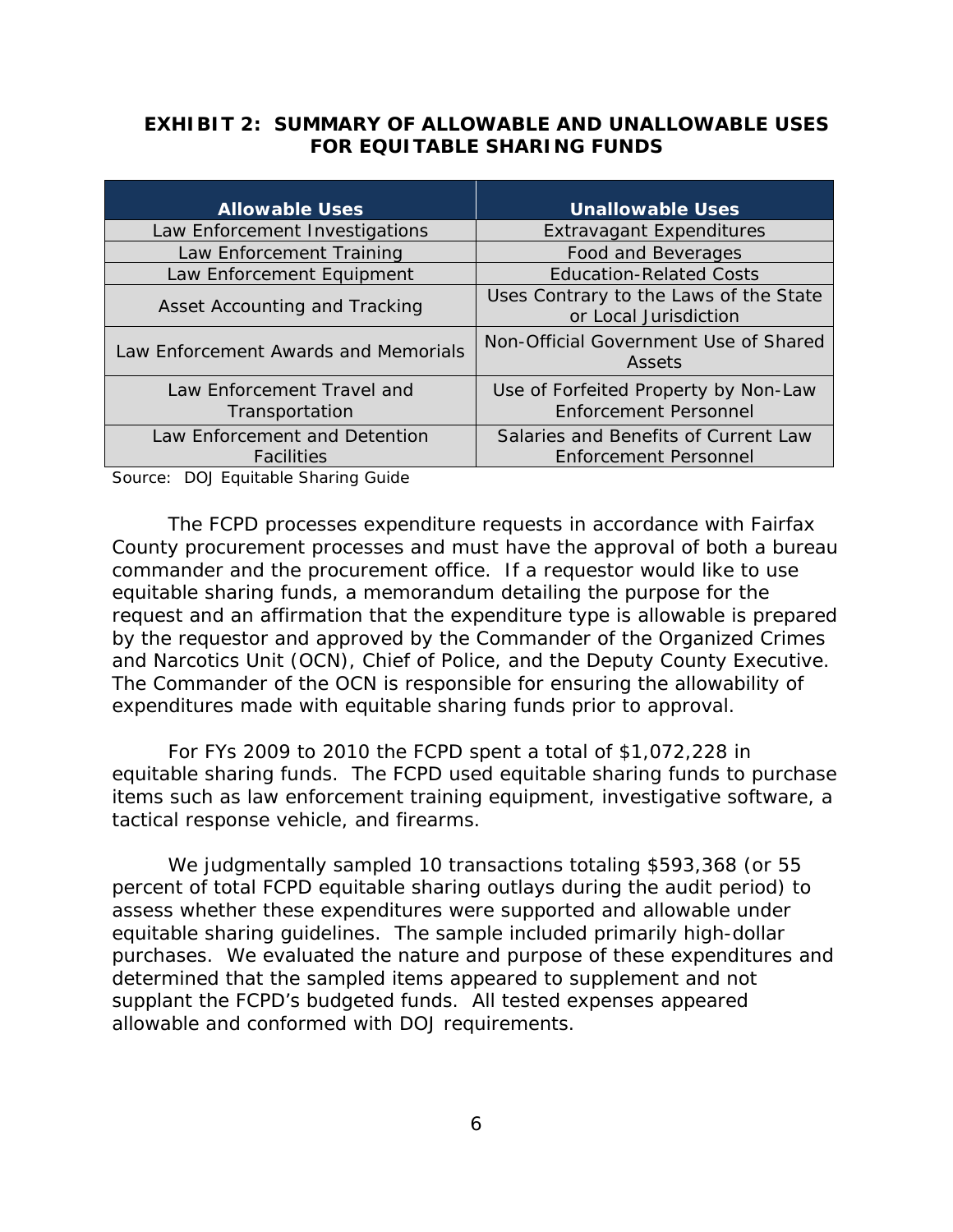## <span id="page-9-0"></span>**Recommendation**

We recommend that the Criminal Division require the FCPD to use its DAG-71 log to reconcile periodically actual receipts to outstanding sharing requests.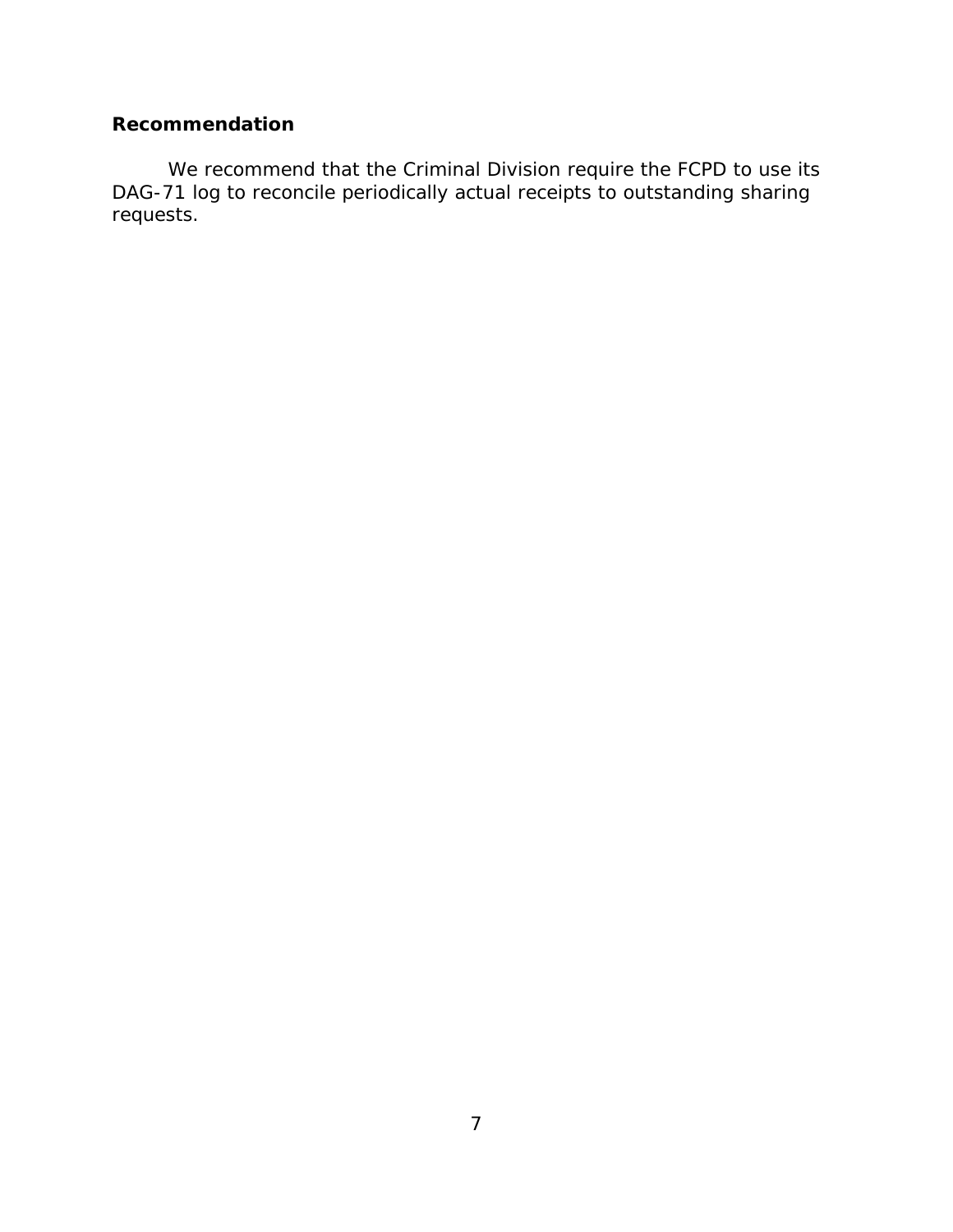## **OBJECTIVE, SCOPE, AND METHODOLOGY**

<span id="page-10-0"></span>We conducted this performance audit in accordance with generally accepted government auditing standards. Those standards require that we plan and perform the audit to obtain sufficient, appropriate evidence to provide a reasonable basis for our findings and conclusions based on our audit objectives. We believe that the evidence obtained provides a reasonable basis for our findings and conclusions based on our audit objective.

#### **Objective**

The objective of the audit was to assess whether the FCPD accounted for equitable sharing funds properly and used such revenues for allowable purposes defined by applicable guidelines. We tested compliance with what we considered were the most important conditions of the Department of Justice's (DOJ) equitable sharing program. We reviewed laws, regulations, and guidelines governing the accounting for and use of DOJ equitable sharing receipts, including pertinent versions of the Criminal Division's *Guide to Equitable Sharing for State and Local Law Enforcement Agencies*.

Unless otherwise stated in our report, the criteria used during the audit were contained in this guide.

#### **Scope and Methodology**

universe of equitable sharing disbursements made in the scope of our audit.<br>8 Our audit concentrated on equitable sharing receipts received by the Fairfax County Police Department (FCPD) from DOJ between July 1, 2008 and June 30, 2010. During FYs 2009 and 2010, there were receipts totaling more than \$1,270,000. We tested a judgmental sample of 8 receipts totaling \$733,350 in our assessment of FCPD receipt accounting and a judgmental sample of 10 disbursements, totaling \$593,368 to evaluate FCPD's use of equitable sharing funds. The judgmental sample of FCPD expenditures constituted approximately 55 percent of the total expenditures made with equitable sharing funds during the audit period. We applied our judgmental sampling design to obtain a broad exposure to numerous facets of the disbursements reviewed, such as dollar amounts. This non-statistical sample design did not allow us to project results of our testing to the entire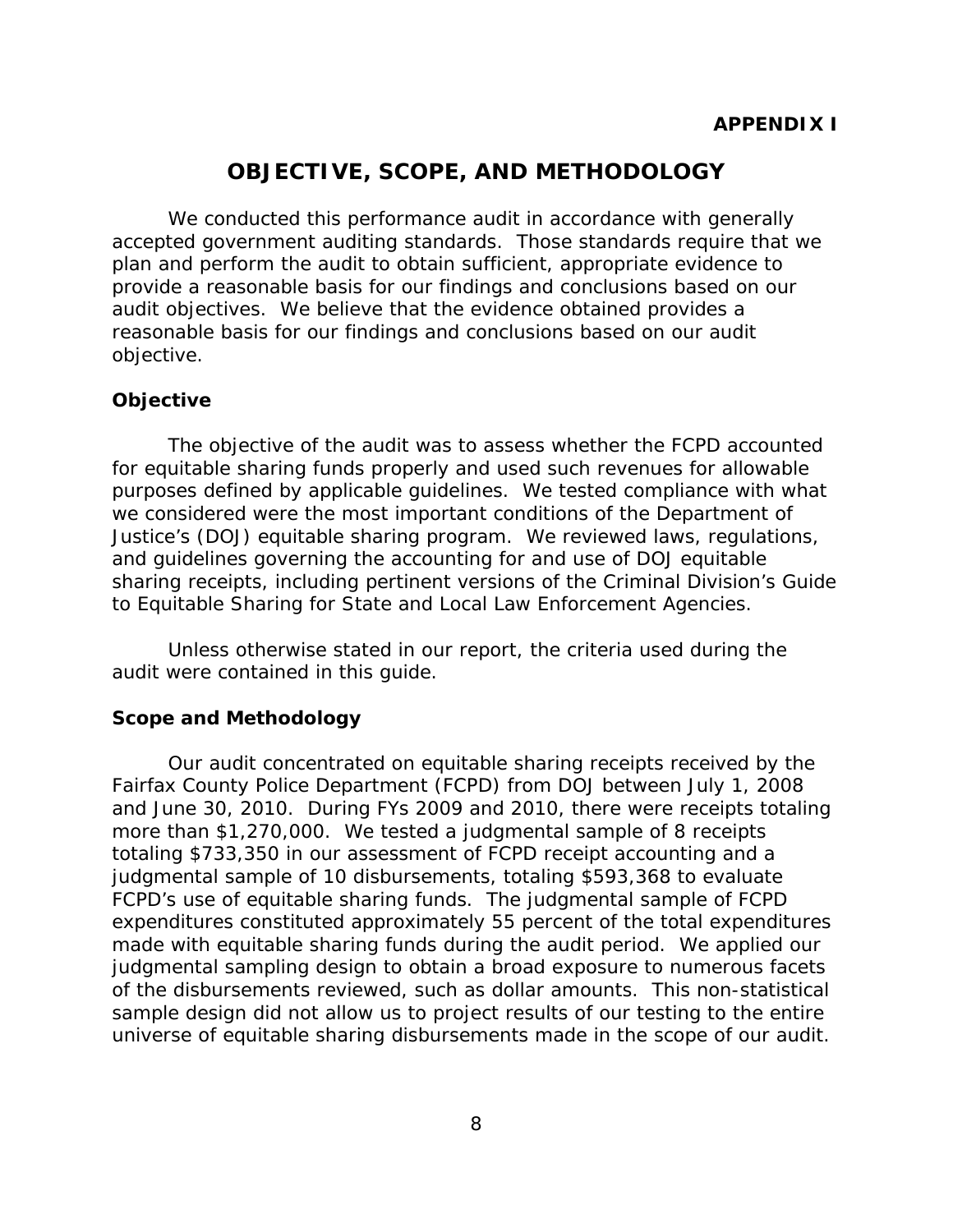We performed audit work at FCPD headquarters in Fairfax, Virginia. To accomplish the objectives of the audit, we interviewed FCPD officials and examined records, related revenues, and expenditures of equitable sharing revenues. In addition, we relied on computer-generated data contained in the DOJ Detail Distribution Report for determining equitably shared revenues and property awarded to the FCPD during the audit period. We did not establish the reliability of the data contained in the DOJ equitable sharing system as a whole. However, when the data used is viewed in context with other available evidence, we believe the opinions, conclusions, and recommendations included in this report are valid.

Our audit specifically evaluated the FCPD's compliance with three essential equitable sharing guidelines: (1) Federal Sharing Agreements and Annual Certification Reports, (2) Accounting for Equitable Sharing Receipts, and (3) Use of Equitable Sharing Funds. In planning and performing our audit, we considered internal controls established and used by the FCPD and its county government over DOJ equitable sharing receipts to accomplish our audit objectives. However, we did not assess the FCPD's financial management system's reliability, internal controls, or whether it, as a whole, complied with laws and regulations.

Our audit included an evaluation of two county-wide audits conducted by KPMG, LLP, of the County of Fairfax, of which the auditee is a sub-unit. The results of these audits were reported in the Single Audit Report that accompanied the Comprehensive Annual Financial Report for the years ended June 30, 2009 and 2010. The Single Audit Reports were prepared under the provisions of Office of Management and Budget Circular A-133. We reviewed the independent auditor's assessments, which disclosed no control weaknesses or significant noncompliance issues related specifically to the FCPD.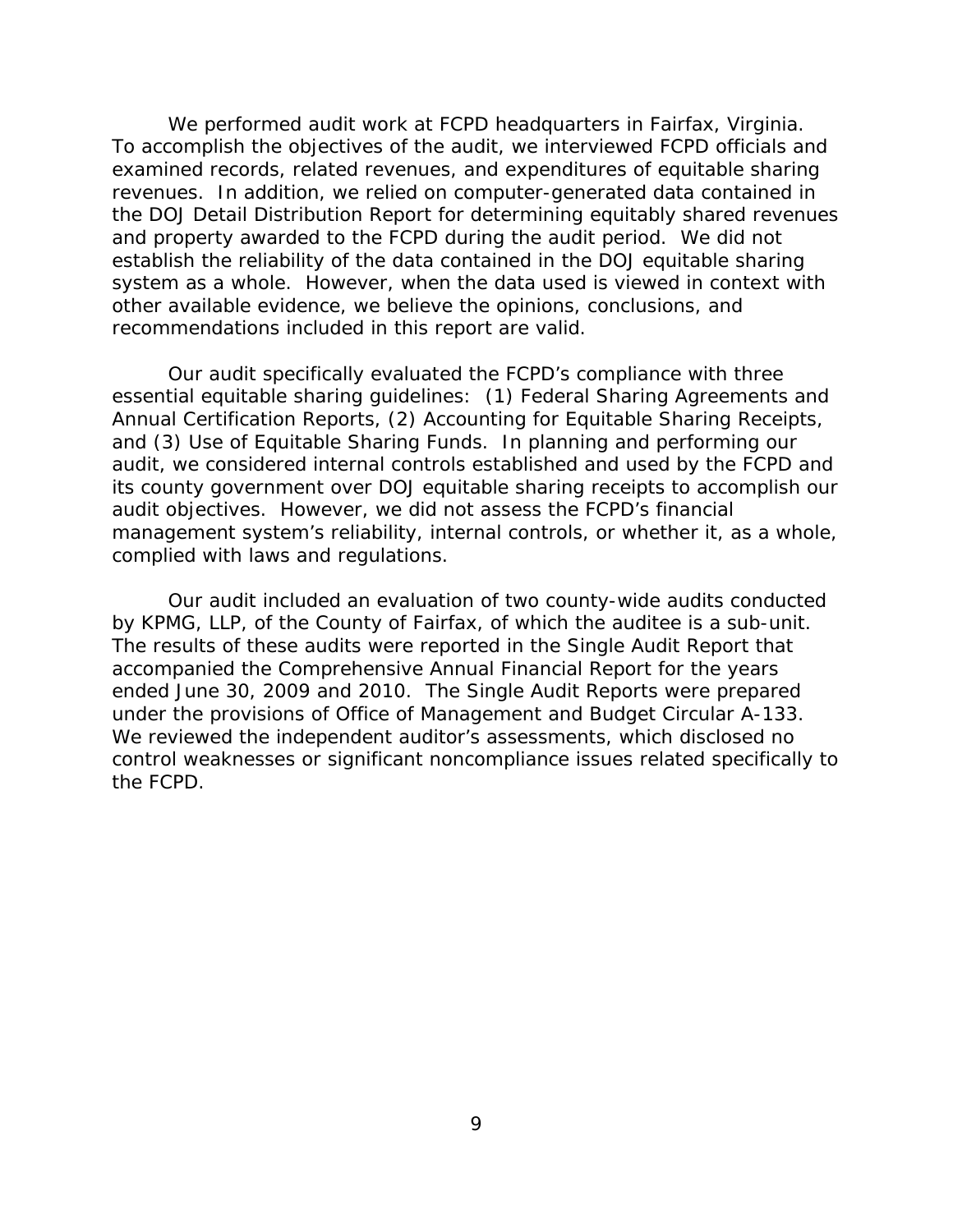#### **APPENDIX II**

## **FAIRFAX COUNTY POLICE DEPARTMENT RESPONSE TO THE DRAFT AUDIT REPORT**



## County of Fairfax, Virginia

To protect and enrich the quality of life for the people, neighborhoods, and diverse communities of Fairfax County

Colonel David M. Rohrer *ChiefofPolice* 

#### December 16, 2011

Lt. Colonel James A. Morris *Deputy Chief of Police (or Administration* 

Lt. Colonel Edwin C. Roessler Jr. *Deputy Chief of Police for Patrol* 

Lt. Colonel Maggie A. DeBoard *Deputy Chief of Police (or Investigations! Operations Support* 

Troy M. Meyer, Regional Audit Manager U.S. Department of Justice Office of the Inspector General Washington Regional Audit Office 1300 N 17th Street, Suite 3400 Arlington, Virginia 22209

Re: Fairfax County Police Department Equitable Sharing Program Activities Audit

Dear Mr. Meyer:

Following please find Fairfax County Police Department's response to the above· entitled audit.

The Organized Crime and Narcotics Division, Fairfax County Police Department (FCPD), maintains a log of all submitted DAG-71 forms including seizure type, case number, and amount requested. The United States Marshalls Service (USMS) disburses payments made under the Department of Justice equitable sharing program as well as other programs to FCPD via electronic funds transfer (EFT). The EFT notification does not reflect the case number as reflected on the DAG·71 , nor is the amount received the same as the amount requested. To distinguish payments made under the equitable sharing program, USMS sends an automatically generated email to FCPD's accountant as notification that an equitable sharing payment has been processed. When the email notification includes the case number and amount requested as reflected on the DAG-71, it will be used to reconcile actual receipts to outstanding DAG-71 requests. It should be noted that FCPD is re-designing the DAG-71 tracking log and reconciliation process to improve internal controls.

If you have any questions, please contact me at 703-246-7583.

Sincerely,

alecia

Valecia Witt, Director Financial Resources Division

VDW/pas

cc: Denise Turcotte, U.S. Department of Justice, Office of the Inspector General, Criminal Division

> Fairfax County Police Department 4100 Chain Bridge Road Fairfax, Virginia 22030 703-246-2195, TTY 711 Facsimile 703·246·3876 www.fairfaxcounty.gov